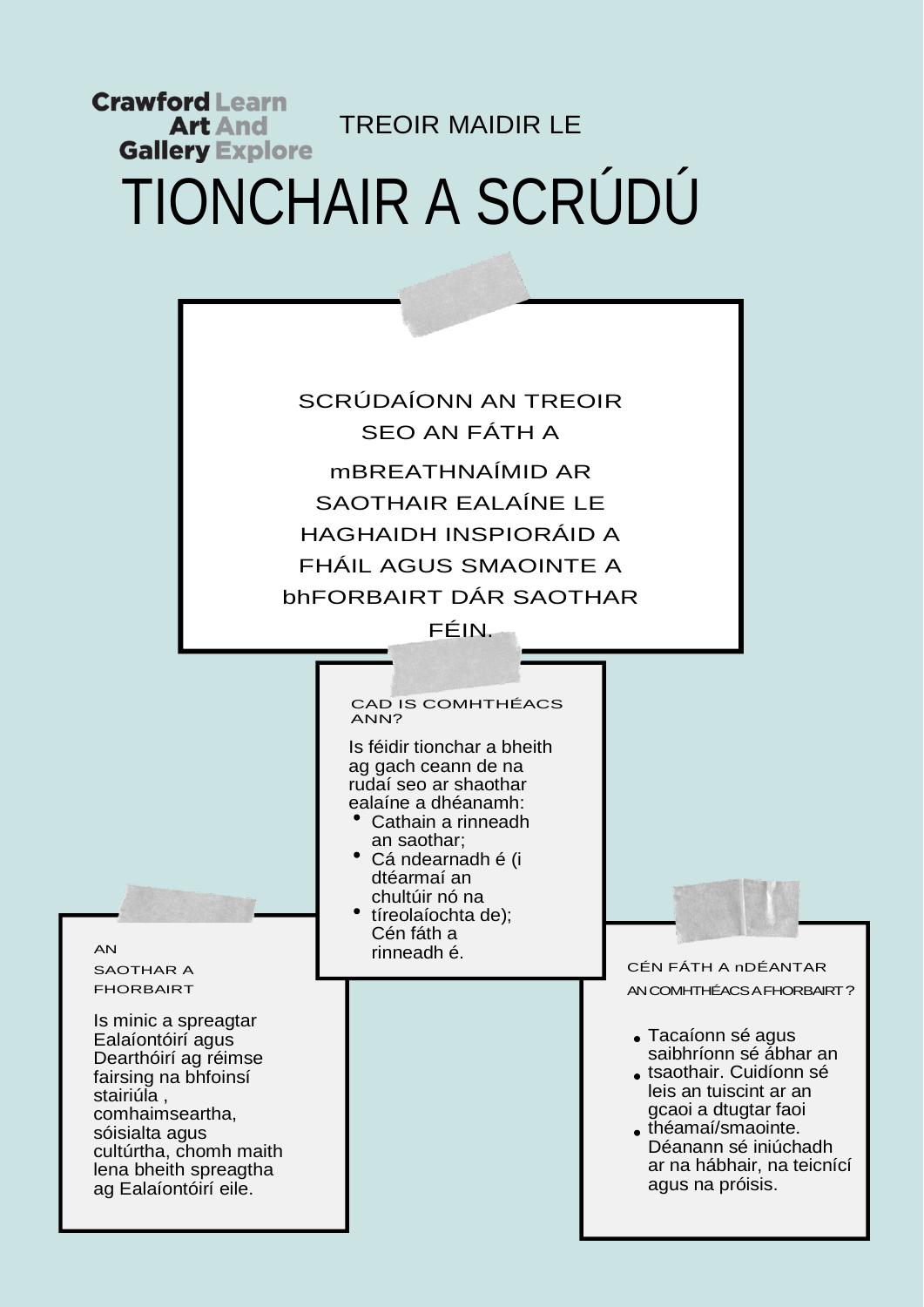IS FÉIDIR NA SAOTHAIR EALAÍNE SEO AS BAILIÚCHÁN GEALARAÍ CRAWFORD A dTUISCINT MAR LÉIRITHE TÉAMAÍ NA hÁITE AGUS AN AMA A mBAINEANN LEO. IS FÉIDIR GACH SAOTHAR A THUISCINT MAR LÉIRIÚ RADHAIRC ÉIGIN, B'FHÉIDIR TRÍ FHUINNEOG. DÉAN SMAOINEAMH AR AN mBRÍ ATÁ Á CHUR IN IÚL AG AN EALAÍONTÓIR. CONAS A CHUIREANN SÉ A LEITHÉID IN IÚL?



CAG. 118, Brenda Andrews, Window, 1981,



CAG. 125, Alicia Boyle, St. Finbarre



CAG. 56, Patrick Hennessy, RHA, Old Kinsale, c. 1940



CAG. 2029, Cormac O' Leary, City Nocturne, 2002